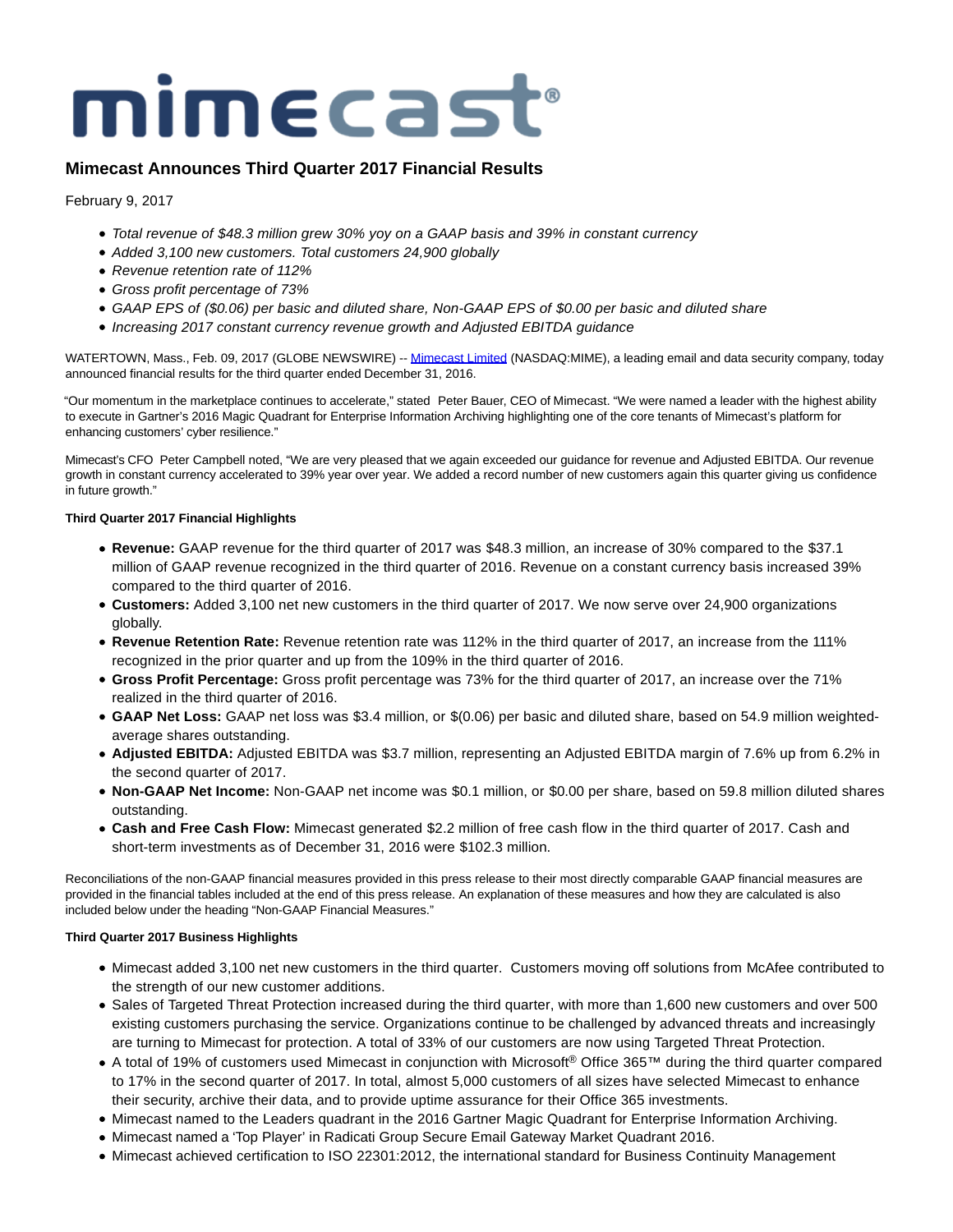Systems (BCMS). The certification, issued by Certification Europe (UK) Ltd., is valid for Mimecast's service platform, products, infrastructure, support, operational services and facilities worldwide.

- Mimecast expanded the leadership team with the addition of Eli Kalil as Senior Vice President of Global Channel.
- Mimecast named one of the highest-rated public cloud computing companies to work for in a list released by Battery Ventures, a global investment firm and Glassdoor, a global recruiting marketplace.

#### **Business Outlook**

Mimecast is providing guidance for the fourth quarter and raising full year 2017 guidance.

#### **Fourth Quarter 2017 Guidance:**

For the fourth quarter of 2017, constant currency revenue growth is expected to be in the range of 35% to 36% and revenue is expected to be in the range of \$48.6 million to \$49.1 million. Our guidance is based on exchange rates as of January 31, 2017 and includes an estimated negative impact of \$1.2 million resulting from the strengthening of the U.S. dollar compared to the prior year. This negative impact was due to the British Pound but was offset slightly by positive impacts from the South African Rand and the Australian Dollar. Note that the inclusion of revenue related to the acquisition of iSheriff is immaterial to this guidance. Adjusted EBITDA is expected to be in the range of \$3.0 million to \$3.8 million.

#### **Full Year 2017 Guidance:**

For the full year 2017, revenue is expected to be the range of \$182.7 million to \$183.2 million or 36% in constant currency. We are raising the midpoint of our revenue guidance by \$4.5 million for the year. Foreign exchange rate fluctuations are negatively impacting this guidance by an estimated \$9.9 million. Adjusted EBITDA is expected to be in the range of \$11.2 million to \$12.0 million.

GAAP net loss is the most comparable GAAP measure to Adjusted EBITDA. Adjusted EBITDA differs from GAAP net loss in that it excludes depreciation and amortization, share-based compensation expense, interest income and interest expense, the provision for income taxes and foreign exchange (expense) income. Mimecast is unable to predict with reasonable certainty the ultimate outcome of these exclusions without unreasonable effort. Therefore, Mimecast has not provided guidance for GAAP net loss or a reconciliation of the foregoing forward-looking Adjusted EBITDA guidance to GAAP net loss.

#### **Conference Call and Webcast Information**

Mimecast will host a conference call to discuss these financial results for investors and analysts at 4:30 pm EST (UTC-05:00) on February 9, 2017. To access the conference call, dial (844) 815-2878 for the U.S. and Canada and (615) 800-6885 for international callers and enter conference ID **#51107376**. The call will also be webcast live on the investor relations section of the Company's website at [http://investors.mimecast.com.](https://www.globenewswire.com/Tracker?data=4FVTw9pVVPl0qIcpoYhNz2X1DoBzL0T5pw0uFWbYIGejNw-3RCHMahoWYqKK06dGZRgH7TykH2u7HeDbCpNCkQZ-tfFhDs5cgB4DQ915AUPho74c39Lfwrl0CDpUVGWs) An audio replay of the call will be available two hours after the live call ends by dialing (855) 859-2056 for U.S. and Canada or (404) 537-3406 for international callers, and entering passcode **#51107376**. In addition, an archive of the webcast will be available on the investor relations section of the company's website at [http://investors.mimecast.com.](https://www.globenewswire.com/Tracker?data=4FVTw9pVVPl0qIcpoYhNz2X1DoBzL0T5pw0uFWbYIGelp_Z-iCzJYwFPgfjih4OOfjzQcBc7wDoaj0B0D_olLXdlbUl0lw-NBIZFAu3HHJvuI2PD6Id9am1LMBcgdD0M)

#### **About Mimecast Limited**

Mimecast Limited (NASDAQ:MIME) makes business email and data safer for more than 24,900 customers and millions of employees worldwide. Founded in 2003, the Company's next-generation cloud-based security, archiving and continuity services protect email, and deliver comprehensive email risk management in a single, fully-integrated subscription service. Mimecast reduces email risk and the complexity and cost of managing the array of point solutions traditionally used to protect email and its data. For customers that have migrated to cloud services like Microsoft® Office 365™, Mimecast mitigates single vendor exposure by strengthening security coverage, combating downtime and improving archiving.

Mimecast and the Mimecast logo are registered trademarks of Mimecast. All other third party marks and logos contained in this work are the property of their respective owners.

#### **Safe Harbor for Forward-Looking Statements**

Statements in this press release regarding management's future expectations, beliefs, intentions, goals, strategies, plans or prospects, including, without limitation, the statements relating to management's confidence in Mimecast's future growth, the expected continued momentum of Mimecast in the marketplace and Mimecast's future financial performance on both a GAAP and non-GAAP basis under the heading "Business Outlook" above, may constitute forward-looking statements within the meaning of the Private Securities Litigation Reform Act of 1995 and other federal securities laws. All statements, other than statements of historical fact, are statements that could be deemed forward-looking statements, including statements containing the words "predicts," "plan," "expects," "anticipates," "believes," "goal," "target," "estimate," "potential," "may," "might," "could," "see," "seek," "forecast," and similar words. Mimecast intends all such forward-looking statements to be covered by the safe harbor provisions for forward-looking statements contained in Section 21E of the Exchange Act and the Private Securities Litigation Reform Act of 1995. Such forward-looking statements involve known and unknown risks, uncertainties and other factors including those risks, uncertainties and factors detailed in Mimecast's filings with the Securities and Exchange Commission. As a result of such risks, uncertainties and factors, Mimecast's actual results may differ materially from any future results, performance or achievements discussed in or implied by the forward-looking statements contained herein. Mimecast is providing the information in this press release as of this date and assumes no obligations to update the information included in this press release or revise any forward-looking statements, whether as a result of new information, future events or otherwise.

#### **Non-GAAP Financial Measures**

We have provided in this release financial information that has not been prepared in accordance with GAAP. We use these non-GAAP financial measures internally in analyzing our financial results and believe they are useful to investors, as a supplement to GAAP measures, in evaluating our ongoing operational performance. We believe that the use of these non-GAAP financial measures provides an additional tool for investors to use in evaluating ongoing operating results and trends and in comparing our financial results with other companies in our industry, many of which present similar non-GAAP financial measures to investors.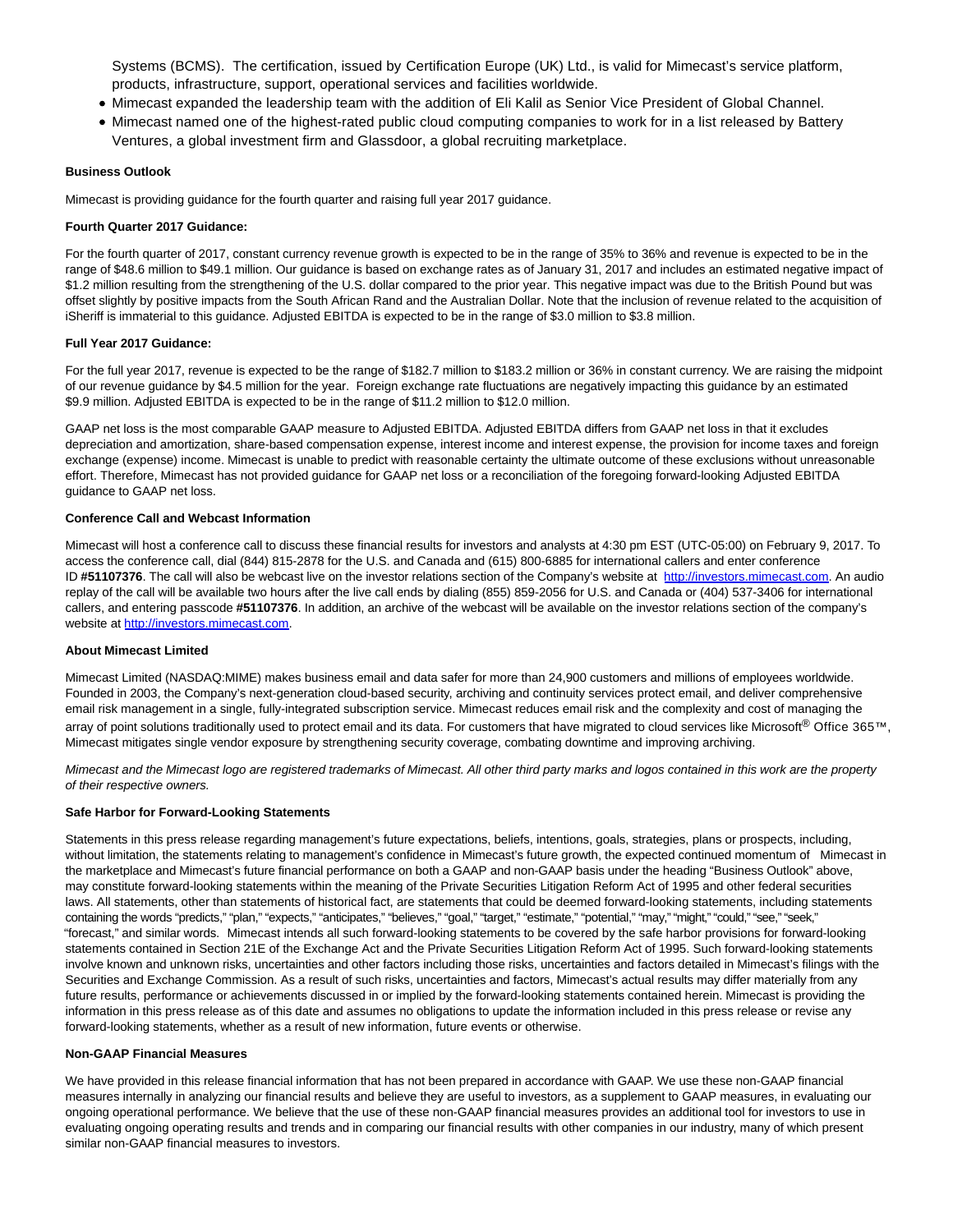Non-GAAP financial measures should not be considered in isolation from, or as a substitute for, financial information prepared in accordance with GAAP. Investors are encouraged to review the reconciliation of these non-GAAP financial measures to their most directly comparable GAAP financial measures provided in the financial statement tables included below in this press release

Revenue Constant Currency Growth Rate. We believe revenue constant currency growth rate is a key indicator of our operating results. We calculate revenue constant currency growth rate by translating revenue from entities reporting in foreign currencies into U.S. dollars using the comparable foreign currency exchange rates from the prior fiscal period. To determine projected revenue growth rates on a constant currency basis for the fourth quarter and full year 2017, expected revenue from entities reporting in foreign currencies was translated into U.S. dollars using the comparable prior year period's monthly average foreign currency exchange rates.

Adjusted EBITDA and Adjusted EBITDA margin. We believe that Adjusted EBITDA and Adjusted EBITDA margin are key indicators of our operating results. We define Adjusted EBITDA as net loss, adjusted to exclude: depreciation and amortization, share-based compensation expense, interest income and interest expense, the provision for income taxes and foreign exchange (expense) income predominantly related to the elimination of intercompany balances. We define Adjusted EBITDA margin as Adjusted EBITDA over revenue in the period.

Non-GAAP net income. We define non-GAAP net income as net loss less share-based compensation expense and the related income tax effects of excluding share-based compensation expense. We consider this non-GAAP financial measure to be a useful metric for management and investors because it excludes the effect of share-based compensation expense and related income tax effects so that our management and investors can compare our recurring core business net results over multiple periods. There are a number of limitations related to the use of non-GAAP net income versus net loss calculated in accordance with GAAP. For example, as noted above, non-GAAP net income excludes share-based compensation expense and related income tax effects. In addition, the components of the costs that we exclude in our calculation of non-GAAP net income may differ from the components that our peer companies exclude when they report their non-GAAP results of operations. Management compensates for these limitations by providing specific information regarding the GAAP amounts excluded from non-GAAP net income and evaluating non-GAAP net income together with net loss calculated in accordance with GAAP.

Free cash flow. We define free cash flow as net cash provided by operating activities minus capital expenditures. We consider free cash flow to be a liquidity measure that provides useful information to management and investors about the amount of cash generated by the business that, after the acquisition of property and equipment, can be used for strategic opportunities, including investing in our business, and strengthening the balance sheet. Analysis of free cash flow facilitates management's comparisons of our operating results to competitors' operating results. A limitation of using free cash flow versus the GAAP measure of net cash provided by operating activities as a means for evaluating our company is that free cash flow does not represent the total increase or decrease in the cash balance from operations for the period because it excludes cash used for capital expenditures during the period. Management compensates for this limitation by providing information about our capital expenditures on the face of the cash flow statement and in the "Management's Discussion and Analysis of Financial Condition and Results of Operations - Liquidity and Capital Resources" section of our reports filed with the Securities and Exchange Commission.

#### **MIMECAST LIMITED**

#### **CONDENSED CONSOLIDATED STATEMENTS OF OPERATIONS**

**(in thousands, except per share amounts)**

**(unaudited)**

|                                                         | Three months ended December 31, |         |  |    |          |  | Nine months ended December 31, |          |  |      |          |  |  |
|---------------------------------------------------------|---------------------------------|---------|--|----|----------|--|--------------------------------|----------|--|------|----------|--|--|
|                                                         |                                 | 2016    |  |    | 2015     |  |                                | 2016     |  | 2015 |          |  |  |
| Revenue                                                 | \$                              | 48,333  |  | \$ | 37,130   |  | \$                             | 134,154  |  | \$   | 104,965  |  |  |
| Cost of revenue                                         |                                 | 13,144  |  |    | 10,651   |  |                                | 36,860   |  |      | 30,720   |  |  |
| Gross profit                                            |                                 | 35,189  |  |    | 26,479   |  |                                | 97,294   |  |      | 74,245   |  |  |
| Operating expenses                                      |                                 |         |  |    |          |  |                                |          |  |      |          |  |  |
| Research and development                                |                                 | 5,889   |  |    | 5,464    |  |                                | 15,986   |  |      | 12,927   |  |  |
| Sales and marketing                                     |                                 | 25,336  |  |    | 17,607   |  |                                | 69,665   |  |      | 45,584   |  |  |
| General and administrative                              |                                 | 6,994   |  |    | 5,546    |  |                                | 20,047   |  |      | 14,259   |  |  |
| Total operating expenses                                |                                 | 38,219  |  |    | 28,617   |  |                                | 105,698  |  |      | 72,770   |  |  |
| (Loss) income from operations                           |                                 | (3,030) |  |    | (2, 138) |  |                                | (8, 404) |  |      | 1,475    |  |  |
| Other income (expense)                                  |                                 |         |  |    |          |  |                                |          |  |      |          |  |  |
| Interest income                                         |                                 | 164     |  |    | 13       |  |                                | 307      |  |      | 42       |  |  |
| Interest expense                                        |                                 | (61)    |  |    | (227)    |  |                                | (244)    |  |      | (572)    |  |  |
| Foreign exchange (expense) income                       |                                 | (81)    |  |    | 1,204    |  |                                | 6,734    |  |      | (1,896)  |  |  |
| Total other income (expense), net                       |                                 | 22      |  |    | 990      |  |                                | 6,797    |  |      | (2, 426) |  |  |
| Loss before income taxes                                |                                 | (3,008) |  |    | (1, 148) |  |                                | (1,607)  |  |      | (951)    |  |  |
| Provision for income taxes                              |                                 | 362     |  |    | 51       |  |                                | 1,216    |  |      | 329      |  |  |
| Net loss                                                | \$                              | (3,370) |  | \$ | (1, 199) |  | \$                             | (2,823)  |  | \$   | (1,280)  |  |  |
| Net loss per ordinary share - basic and diluted         | \$                              | (0.06)  |  | \$ | (0.03)   |  | \$                             | (0.05)   |  | \$   | (0.04)   |  |  |
| Weighted-average number of ordinary shares outstanding: |                                 |         |  |    |          |  |                                |          |  |      |          |  |  |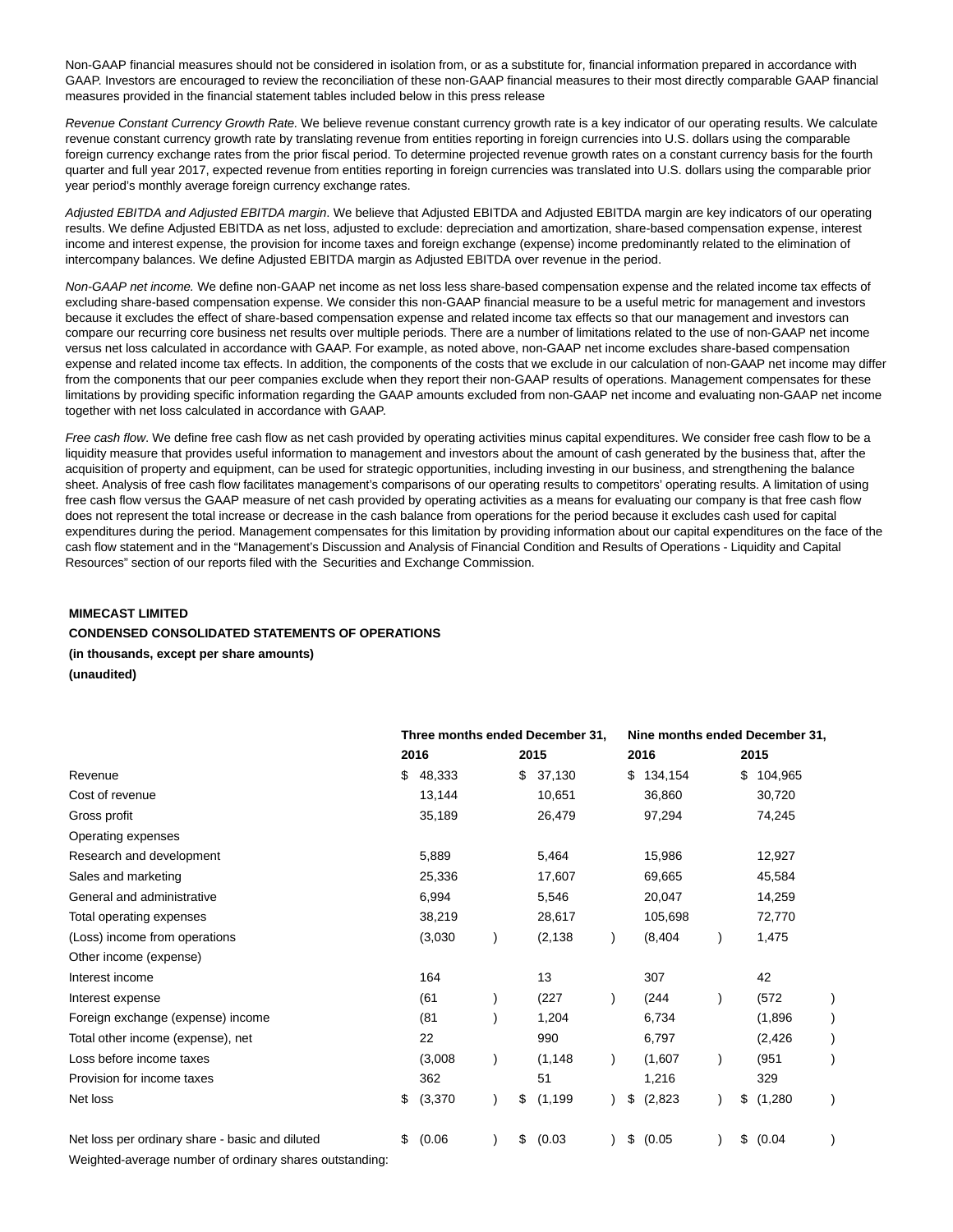# **MIMECAST LIMITED**

# **CONDENSED CONSOLIDATED BALANCE SHEETS (in thousands, except share and per share amounts) (unaudited)**

|                                                                                                                                                                                        | At December 31, |               | At March 31, |           |
|----------------------------------------------------------------------------------------------------------------------------------------------------------------------------------------|-----------------|---------------|--------------|-----------|
|                                                                                                                                                                                        | 2016            |               | 2016         |           |
| Assets                                                                                                                                                                                 |                 |               |              |           |
| Current assets                                                                                                                                                                         |                 |               |              |           |
| Cash and cash equivalents                                                                                                                                                              | \$<br>47,862    |               | \$106,140    |           |
| Short-term investments                                                                                                                                                                 | 54,423          |               |              |           |
| Accounts receivable, net                                                                                                                                                               | 38,275          |               | 33,738       |           |
| Prepaid expenses and other current assets                                                                                                                                              | 6,715           |               | 7,362        |           |
| Total current assets                                                                                                                                                                   | 147,275         |               | 147,240      |           |
| Long-term investments                                                                                                                                                                  | 2,995           |               |              |           |
| Property and equipment, net                                                                                                                                                            | 30,124          |               | 24,806       |           |
| Intangible assets, net                                                                                                                                                                 | 1,633           |               |              |           |
| Goodwill                                                                                                                                                                               | 5,370           |               | 254          |           |
| Other assets                                                                                                                                                                           | 2,179           |               | 2,827        |           |
| <b>Total assets</b>                                                                                                                                                                    | \$<br>189,576   |               | \$175,127    |           |
| Liabilities and shareholders' equity                                                                                                                                                   |                 |               |              |           |
| <b>Current liabilities</b>                                                                                                                                                             |                 |               |              |           |
| Accounts payable                                                                                                                                                                       | \$6,723         |               | \$2,891      |           |
| Accrued expenses and other current liabilities                                                                                                                                         | 18,054          |               | 15,110       |           |
| Deferred revenue                                                                                                                                                                       | 70,414          |               | 60,889       |           |
| Current portion of long-term debt                                                                                                                                                      | 2,454           |               | 4,910        |           |
| <b>Total current liabilities</b>                                                                                                                                                       | 97,645          |               | 83,800       |           |
| Deferred revenue, net of current portion                                                                                                                                               | 10,229          |               | 9,151        |           |
| Long-term debt                                                                                                                                                                         | 171             |               | 1,981        |           |
| Other non-current liabilities                                                                                                                                                          | 1,693           |               | 2,121        |           |
| Total liabilities                                                                                                                                                                      | 109,738         |               | 97,053       |           |
| Contingencies                                                                                                                                                                          |                 |               |              |           |
| Shareholders' equity                                                                                                                                                                   |                 |               |              |           |
| Ordinary shares, \$0.012 par value, 300,000,000 shares authorized; 55,121,038<br>and 54,216,738 shares issued and outstanding at December 31, 2016 and<br>March 31, 2016, respectively | 661             |               | 651          |           |
| Additional paid-in capital                                                                                                                                                             | 178,900         |               | 169,037      |           |
| Accumulated deficit                                                                                                                                                                    | (91, 399)       | $\mathcal{E}$ | (88, 576)    |           |
| Accumulated other comprehensive loss                                                                                                                                                   | (8, 324)        | $\lambda$     | (3,038)      | $\lambda$ |
| Total shareholders' equity                                                                                                                                                             | 79,838          |               | 78,074       |           |
| Total liabilities and shareholders' equity                                                                                                                                             | \$<br>189,576   |               | \$175,127    |           |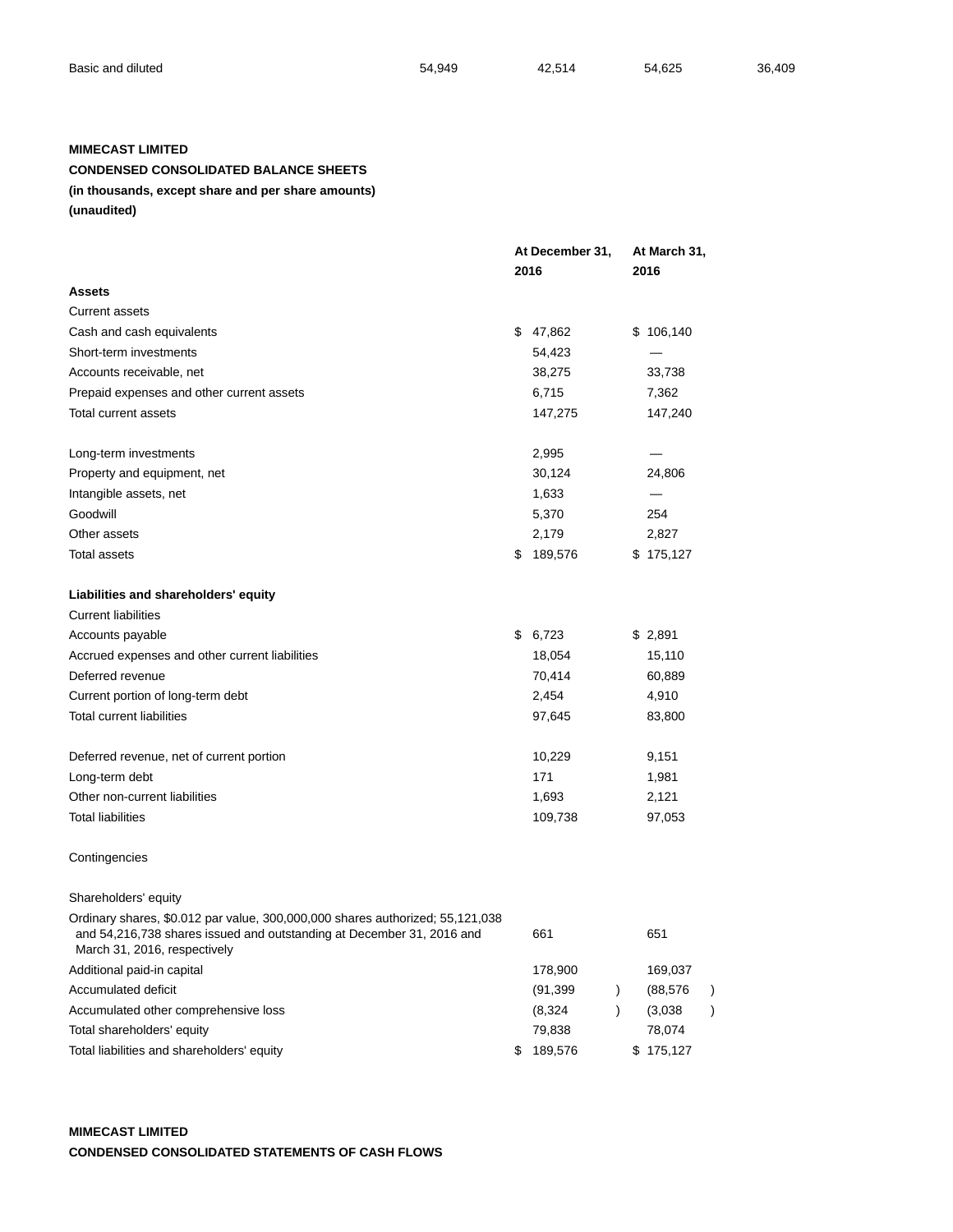# **(in thousands)**

**(unaudited)**

|                                                                                    | <b>Three months ended December</b><br>31, |                |               |    |          |               |    |           | Nine months ended December<br>31. |    |           |               |
|------------------------------------------------------------------------------------|-------------------------------------------|----------------|---------------|----|----------|---------------|----|-----------|-----------------------------------|----|-----------|---------------|
|                                                                                    |                                           | 2016           |               |    | 2015     |               |    | 2016      |                                   |    | 2015      |               |
| <b>Operating activities</b>                                                        |                                           |                |               |    |          |               |    |           |                                   |    |           |               |
| Net loss                                                                           | \$                                        | (3, 370)       |               | \$ | (1, 199) |               | \$ | (2,823)   |                                   | \$ | (1,280)   |               |
| Adjustments to reconcile net loss to net cash provided by operating<br>activities: |                                           |                |               |    |          |               |    |           |                                   |    |           |               |
| Depreciation and amortization                                                      |                                           | 3,042          |               |    | 2,735    |               |    | 8,703     |                                   |    | 7,942     |               |
| Share-based compensation expense                                                   |                                           | 3,641          |               |    | 3,950    |               |    | 7,949     |                                   |    | 5,929     |               |
| Provision for doubtful accounts                                                    |                                           | 33             |               |    | 12       |               |    | 83        |                                   |    | 37        |               |
| Loss (gain) on disposal of fixed assets                                            |                                           | $\overline{2}$ |               |    | (15)     | $\mathcal{E}$ |    | (3)       | $\lambda$                         |    | (20)      | $\mathcal{E}$ |
| Other non-cash items                                                               |                                           | 30             |               |    | 27       |               |    | 66        |                                   |    | 81        |               |
| Excess tax benefits related to exercise of share options                           |                                           |                |               |    | 150      |               |    |           |                                   |    | (76)      | $\lambda$     |
| Unrealized currency loss (gain) on foreign denominated transactions                |                                           | 14             |               |    | (1, 165) | $\lambda$     |    | (6, 293)  | $\lambda$                         |    | 1,592     |               |
| Changes in assets and liabilities:                                                 |                                           |                |               |    |          |               |    |           |                                   |    |           |               |
| Accounts receivable                                                                |                                           | (6, 820)       | $\lambda$     |    | (3,250)  | $\lambda$     |    | (6,038)   | $\lambda$                         |    | (5, 525)  | $\lambda$     |
| Prepaid expenses and other current assets                                          |                                           | (828)          | $\lambda$     |    | (1,054)  | $\lambda$     |    | 509       |                                   |    | (271)     | $\lambda$     |
| Other assets                                                                       |                                           | 1              |               |    | 151      |               |    | (38)      | $\lambda$                         |    | (16)      |               |
| Accounts payable                                                                   |                                           | 22             |               |    | 186      |               |    | 2,451     |                                   |    | (260)     | $\lambda$     |
| Deferred revenue                                                                   |                                           | 9,453          |               |    | 6,098    |               |    | 15,204    |                                   |    | 9,959     |               |
| Accrued expenses and other liabilities                                             |                                           | 609            |               |    | 669      |               |    | 2,847     |                                   |    | 1,152     |               |
| Net cash provided by operating activities                                          |                                           | 5,829          |               |    | 7,295    |               |    | 22,617    |                                   |    | 19,244    |               |
| <b>Investing activities</b>                                                        |                                           |                |               |    |          |               |    |           |                                   |    |           |               |
| Purchases of investments                                                           |                                           | (57, 514)      | $\mathcal{E}$ |    |          |               |    | (57, 514) | $\lambda$                         |    |           |               |
| Purchases of property and equipment                                                |                                           | (3,628)        | $\lambda$     |    | (3, 373) | $\lambda$     |    | (13, 357) | $\lambda$                         |    | (10, 775) | $\lambda$     |
| Payments for acquisitions                                                          |                                           | (5,574)        | $\lambda$     |    |          |               |    | (5,574)   | $\lambda$                         |    |           |               |
| Net cash used in investing activities                                              |                                           | (66, 716)      | $\lambda$     |    | (3, 373) | $\lambda$     |    | (76, 445) | $\lambda$                         |    | (10, 775) | $\lambda$     |
| <b>Financing activities</b>                                                        |                                           |                |               |    |          |               |    |           |                                   |    |           |               |
| Proceeds from exercises of share options                                           |                                           | 402            |               |    | 177      |               |    | 1,963     |                                   |    | 638       |               |
| Excess tax benefits related to exercise of share options                           |                                           |                |               |    | (150)    | $\lambda$     |    |           |                                   |    | 76        |               |
| Payments on debt                                                                   |                                           | (1, 139)       | $\lambda$     |    | (1, 361) | $\lambda$     |    | (3,629)   | $\lambda$                         |    | (4, 120)  | $\lambda$     |
| Proceeds from initial public offering, net of issuance costs                       |                                           |                |               |    | 70,014   |               |    |           |                                   |    | 68,432    |               |
| Net cash (used in) provided by financing activities                                |                                           | (737)          | $\lambda$     |    | 68,680   |               |    | (1,666)   | $\lambda$                         |    | 65,026    |               |
| Effect of foreign exchange rates on cash                                           |                                           | (1,015)        | $\lambda$     |    | (682)    | $\lambda$     |    | (2,784)   | $\lambda$                         |    | (414)     | $\lambda$     |
| Net (decrease) increase in cash and cash equivalents                               |                                           | (62, 639)      | $\lambda$     |    | 71,920   |               |    | (58, 278) | $\lambda$                         |    | 73,081    |               |
| Cash and cash equivalents at beginning of period                                   |                                           | 110,501        |               |    | 34,051   |               |    | 106,140   |                                   |    | 32,890    |               |
| Cash and cash equivalents at end of period                                         | \$                                        | 47,862         |               | \$ | 105,971  |               |    | \$47,862  |                                   |    | \$105,971 |               |

# **Key Performance Indicators**

In addition to traditional financial metrics, such as revenue and revenue growth trends, we monitor several other non-GAAP financial measures and non-financial metrics to help us evaluate growth trends, establish budgets, measure the effectiveness of our sales and marketing efforts and assess operational efficiencies. The key performance indicators that we monitor are as follows:

|                                           | Three months ended December 31, |        |  |   |  |        |   |      | Nine months ended December 31, |  |   |        |      |  |  |
|-------------------------------------------|---------------------------------|--------|--|---|--|--------|---|------|--------------------------------|--|---|--------|------|--|--|
|                                           | 2016                            |        |  |   |  | 2015   |   | 2016 |                                |  |   | 2015   |      |  |  |
|                                           | (dollars in thousands)          |        |  |   |  |        |   |      |                                |  |   |        |      |  |  |
| Gross profit percentage                   |                                 | 73     |  | % |  | 71     | % |      | 73                             |  | % | 71     | $\%$ |  |  |
| Revenue constant currency growth rate (1) |                                 | 39     |  | % |  | 32     | % |      | 36                             |  | % | 31     | $\%$ |  |  |
| Revenue retention rate (2)                |                                 | 112    |  | % |  | 109    | % |      | 112                            |  | % | 109    | $\%$ |  |  |
| Total customers (3)                       |                                 | 24,900 |  |   |  | 16,200 |   |      | 24.900                         |  |   | 16.200 |      |  |  |
| Adjusted EBITDA (1)                       |                                 | 3,653  |  |   |  | 4.547  |   |      | \$8,248                        |  |   | 15,346 |      |  |  |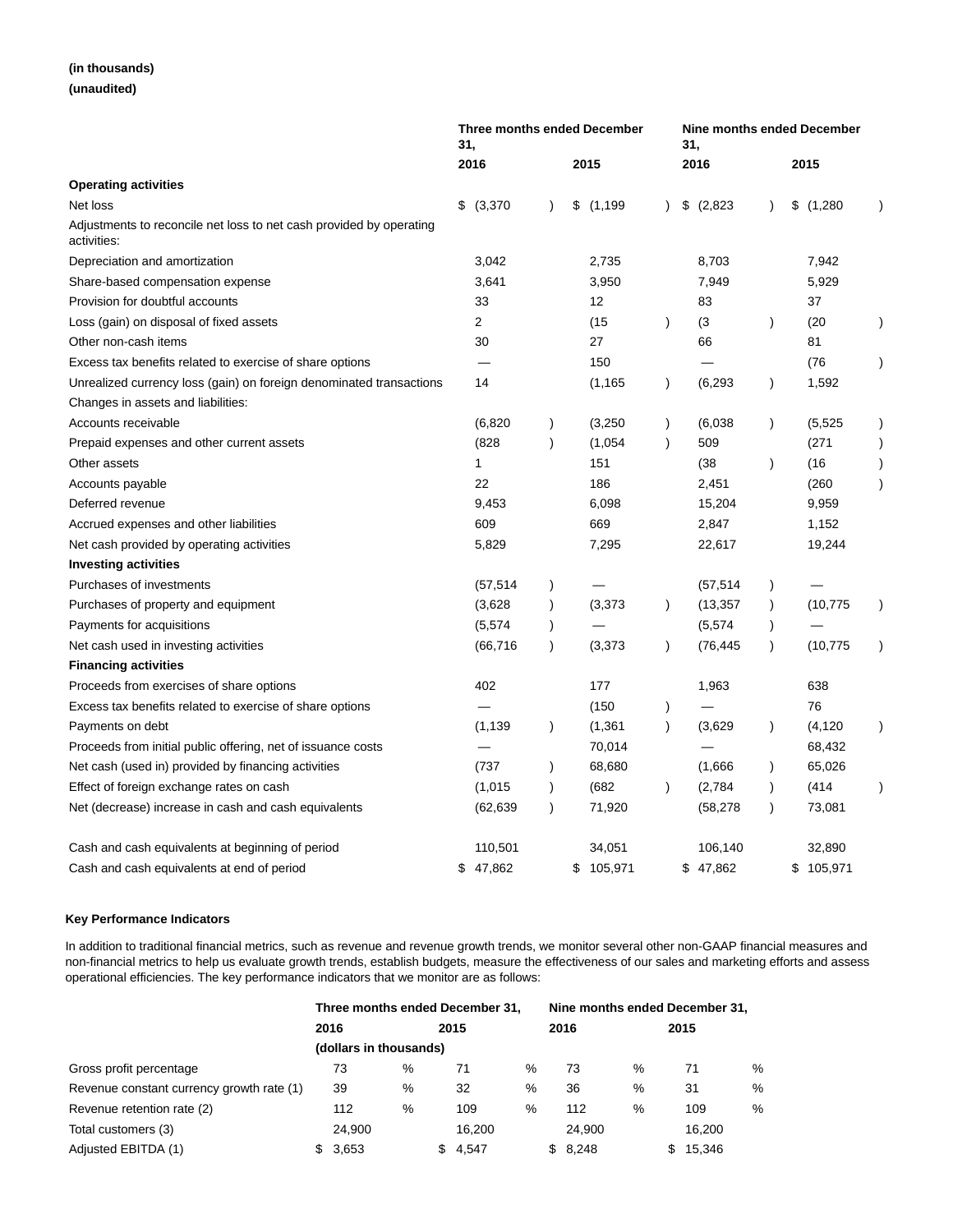(1) Adjusted EBITDA and revenue constant currency growth rates are non-GAAP measures. For a reconciliation of Adjusted EBITDA and revenue constant currency growth rates to the nearest comparable GAAP measures, see "Reconciliation of Non-GAAP Financial Measures" below.

(2) We calculate our revenue retention rate by annualizing constant currency revenue recorded on the last day of the measurement period for only those customers in place throughout the entire measurement period. We include add-on, or upsell, revenue from additional employees and services purchased by existing customers. We divide the result by revenue on a constant currency basis on the first day of the measurement period for all customers in place at the beginning of the measurement period. The measurement period is the trailing twelve months. The revenue on a constant currency basis is based on the average exchange rates in effect during the respective period.

(3) Reflects the customer count on the last day of the period rounded to the nearest hundred customers. We define a customer as an entity with an active subscription contract as of the measurement date. A customer is typically a parent company or, in a few cases, a significant subsidiary that works with us directly.

#### **Reconciliation of Non-GAAP Financial Measures**

 $\_$ 

**The following table presents a reconciliation of revenue growth rate, as reported to revenue constant currency growth rate:**

|                                                                           | Three months ended December 31, |        |      |  |          |   | Nine months ended December 31, |   |                |               |  |  |  |
|---------------------------------------------------------------------------|---------------------------------|--------|------|--|----------|---|--------------------------------|---|----------------|---------------|--|--|--|
|                                                                           |                                 | 2016   |      |  | 2015     |   | 2016                           |   | 2015           |               |  |  |  |
|                                                                           | (dollars in thousands)          |        |      |  |          |   |                                |   |                |               |  |  |  |
| <b>Reconciliation of Revenue Constant Currency</b><br><b>Growth Rate:</b> |                                 |        |      |  |          |   |                                |   |                |               |  |  |  |
| Revenue, as reported                                                      | \$.                             | 48.333 |      |  | \$37.130 |   | 134.154<br>\$                  |   | 104,965<br>\$. |               |  |  |  |
| Revenue year-over-year growth rate, as reported                           |                                 | 30     | %    |  | 24       | % | 28                             | % | 23             | $\frac{0}{0}$ |  |  |  |
| Estimated impact of foreign currency fluctuations                         |                                 | 9      | %    |  | 8        | % | 8                              | % | 8              | $\frac{0}{0}$ |  |  |  |
| Revenue constant currency growth rate                                     |                                 | 39     | $\%$ |  | 32       | % | 36                             | % | 31             | $\frac{0}{0}$ |  |  |  |

#### **The following table presents a reconciliation of net loss to Adjusted EBITDA:**

|                                           |                | Three months ended December 31, |  |    |          |  |     | Nine months ended December 31, |  |      |         |  |  |  |  |
|-------------------------------------------|----------------|---------------------------------|--|----|----------|--|-----|--------------------------------|--|------|---------|--|--|--|--|
|                                           |                | 2016                            |  |    | 2015     |  |     | 2016                           |  | 2015 |         |  |  |  |  |
|                                           | (in thousands) |                                 |  |    |          |  |     |                                |  |      |         |  |  |  |  |
| <b>Reconciliation of Adjusted EBITDA:</b> |                |                                 |  |    |          |  |     |                                |  |      |         |  |  |  |  |
| Net loss                                  | \$             | (3,370)                         |  | S. | (1, 199) |  | \$  | (2,823)                        |  | \$   | (1,280) |  |  |  |  |
| Depreciation and amortization             |                | 3.042                           |  |    | 2.735    |  |     | 8.703                          |  |      | 7,942   |  |  |  |  |
| Interest (income) expense, net            |                | (103)                           |  |    | 214      |  |     | (63)                           |  |      | 530     |  |  |  |  |
| Provision for income taxes                |                | 362                             |  |    | 51       |  |     | 1.216                          |  |      | 329     |  |  |  |  |
| Share-based compensation expense          |                | 3.641                           |  |    | 3,950    |  |     | 7.949                          |  |      | 5,929   |  |  |  |  |
| Foreign exchange expense (income)         |                | 81                              |  |    | (1,204)  |  |     | (6,734)                        |  |      | 1,896   |  |  |  |  |
| <b>Adjusted EBITDA</b>                    | S              | 3,653                           |  | S. | 4.547    |  | \$. | 8.248                          |  | S    | 15.346  |  |  |  |  |

**The following table presents a reconciliation of Net loss to Non-GAAP net income (in thousands, except per share amounts):**

|                                                                                                         | Three months ended December 31, |         |  |     |          |  |      | Nine months ended December 31. |  |    |        |  |  |  |
|---------------------------------------------------------------------------------------------------------|---------------------------------|---------|--|-----|----------|--|------|--------------------------------|--|----|--------|--|--|--|
|                                                                                                         | 2016                            |         |  |     | 2015     |  | 2016 |                                |  |    | 2015   |  |  |  |
| <b>Reconciliation of Non-GAAP Net Income:</b>                                                           |                                 |         |  |     |          |  |      |                                |  |    |        |  |  |  |
| Net loss                                                                                                | \$                              | (3,370) |  | \$  | (1, 199) |  | \$   | (2,823)                        |  | \$ | (1,280 |  |  |  |
| Share-based compensation expense                                                                        |                                 | 3,641   |  |     | 3,950    |  |      | 7,949                          |  |    | 5,929  |  |  |  |
| Provision for income taxes                                                                              |                                 | 206     |  |     | 109      |  |      | 411                            |  |    | 309    |  |  |  |
| Non-GAAP net income                                                                                     | \$                              | 65      |  | \$  | 2,642    |  |      | \$4,715                        |  | \$ | 4,340  |  |  |  |
| Non-GAAP net income per ordinary share - basic                                                          | SS.                             | 0.00    |  | \$. | 0.06     |  | \$   | 0.09                           |  | \$ | 0.12   |  |  |  |
| Non-GAAP net income per ordinary share - diluted                                                        | SS.                             | 0.00    |  | \$. | 0.06     |  |      | \$0.08                         |  | \$ | 0.11   |  |  |  |
| Weighted-average number of ordinary shares used in<br>computing Non-GAAP net income per ordinary share: |                                 |         |  |     |          |  |      |                                |  |    |        |  |  |  |
| Basic                                                                                                   |                                 | 54.949  |  |     | 42.514   |  |      | 54.625                         |  |    | 36,409 |  |  |  |
| <b>Diluted</b>                                                                                          |                                 | 59.755  |  |     | 45.995   |  |      | 58.545                         |  |    | 39,936 |  |  |  |